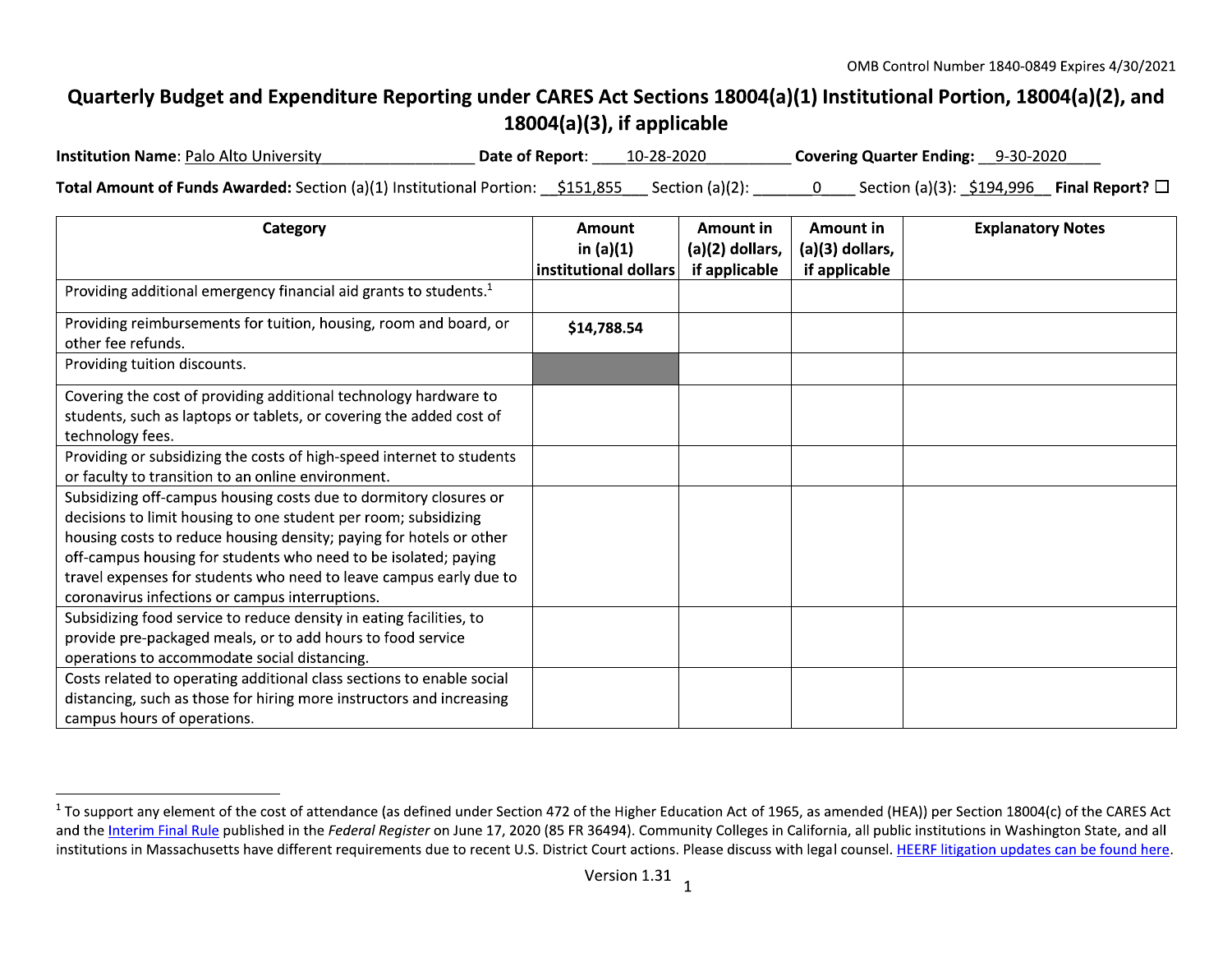OMB Control Number 1840-0849 Expires 4/30/2021

| Category                                                                                                                                                                                               | Amount<br>in $(a)(1)$ | Amount in<br>(a)(2) dollars, | Amount in<br>(a)(3) dollars, | <b>Explanatory Notes</b> |
|--------------------------------------------------------------------------------------------------------------------------------------------------------------------------------------------------------|-----------------------|------------------------------|------------------------------|--------------------------|
|                                                                                                                                                                                                        | institutional dollars | if applicable                | if applicable                |                          |
| Campus safety and operations. <sup>2</sup>                                                                                                                                                             | \$17,862.38           |                              |                              |                          |
| Purchasing, leasing, or renting additional instructional equipment<br>and supplies (such as laboratory equipment or computers) to reduce                                                               | \$13,747.19           |                              |                              |                          |
| the number of students sharing equipment or supplies during a<br>single class period and to provide time for disinfection between                                                                      |                       |                              |                              |                          |
| uses.                                                                                                                                                                                                  |                       |                              |                              |                          |
| Replacing lost revenue due to reduced enrollment.                                                                                                                                                      |                       |                              |                              |                          |
| Replacing lost revenue from non-tuition sources (i.e., cancelled                                                                                                                                       |                       |                              |                              |                          |
| ancillary events; disruption of food service, dorms, childcare or other                                                                                                                                |                       |                              |                              |                          |
| facilities; cancellation of use of campus venues by other<br>organizations, lost parking revenue, etc.). <sup>3</sup>                                                                                  |                       |                              |                              |                          |
| Purchasing faculty and staff training in online instruction; or paying<br>additional funds to staff who are providing training in addition to<br>their regular job responsibilities.                   | \$146.07              |                              |                              |                          |
| Purchasing, leasing, or renting additional equipment or software to<br>enable distance learning, or upgrading campus wi-fi access or<br>extending open networks to parking lots or public spaces, etc. | \$17,802.09           |                              | \$70,999.97                  |                          |
| Other Uses of (a)(1) Institutional Portion funds. <sup>4</sup>                                                                                                                                         |                       |                              |                              |                          |

<sup>&</sup>lt;sup>2</sup> Including costs or expenses related to the disinfecting and cleaning of dorms and other campus facilities, purchases of personal protective equipment (PPE), purchases of cleaning supplies, adding personnel to increase the frequency of cleaning, the reconfiguration of facilities to promote social distancing, etc.

 $3$  Including continuance of pay (salary and benefits) to workers who would otherwise support the work or activities of ancillary enterprises (e.g., bookstore workers, foodservice workers, venue staff, etc.).

 $4$  Please post additional documentation as appropriate and briefly explain in the "Explanatory Notes" section. Please note that costs for Section 18004(a)(1) Institutional Portion funds may only be used "to cover any costs associated with significant changes to the delivery of instruction due to the coronavirus, so long as such costs do not include payment to contractors for the provision of pre-enrollment recruitment activities; endowments; or capital outlays associated with facilities related to athletics, sectarian instruction, or religious worship."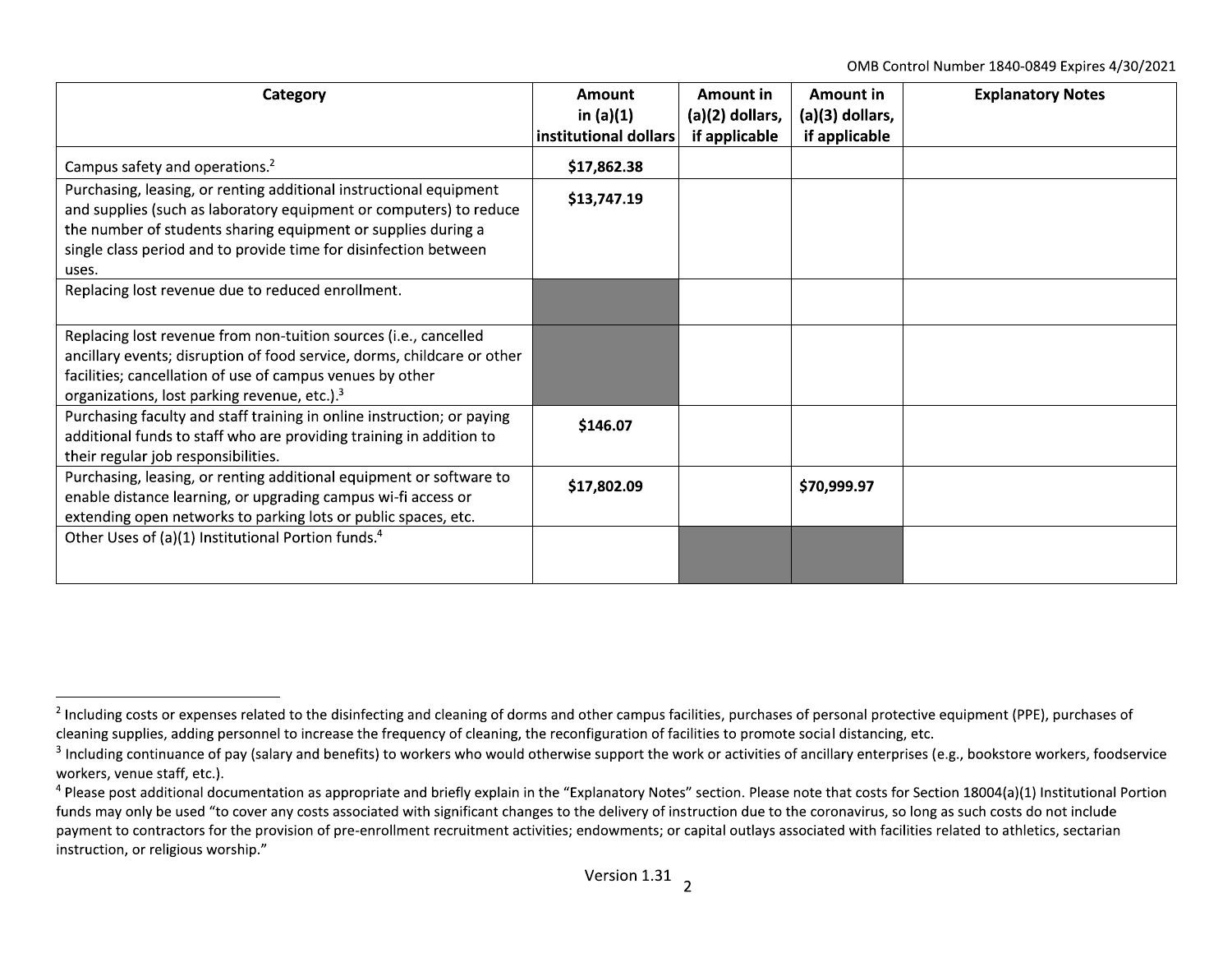OMB Control Number 1840-0849 Expires 4/30/2021

| Category                                                          | Amount                | Amount in         | Amount in       | <b>Explanatory Notes</b> |
|-------------------------------------------------------------------|-----------------------|-------------------|-----------------|--------------------------|
|                                                                   | in $(a)(1)$           | $(a)(2)$ dollars, | (a)(3) dollars, |                          |
|                                                                   | institutional dollars | if applicable     | if applicable   |                          |
| Other Uses of (a)(2) or (a)(3) funds, if applicable. <sup>5</sup> |                       |                   |                 |                          |
| <b>Quarterly Expenditures for each Program</b>                    | \$64,346.27           |                   | \$70,999.97     |                          |
|                                                                   |                       |                   |                 |                          |
| <b>Total of Quarterly Expenditures</b>                            | \$135,346.24          |                   |                 |                          |

## **Form Instructions**

Completing the Form: On each form, fill out the institution of higher education (IHE or institution) name, the date of the report, the appropriate quarter the report covers (September 30, December 31, March 31, June 30), the total amount of funds awarded by the Department (including reserve funds if awarded), and check the box if the report is a "final report." In the chart, an institution must specify the amount of expended CARES Act funds for each funding category: Sections 18004(a)(1) Institutional Portion, 18004(a)(2), and 18004(a)(3), if applicable. Section 18004(a)(2) funds includes CFDAs 84.425J (Historically Black Colleges and Universities (HBCUs)), 84.425K (Tribally Controlled Colleges and Universities (TCCUs)), 84.425L (Minority Serving Institutions (MSIs)), 84.425M (Strengthening Institutions Program (SIP)); Section 18004(a)(3) funds are for CFDA 84.425N (Fund for the Improvement of Postsecondary Education (FIPSE) Formula Grant). Each category is deliberately broad and may not capture specific grant program requirements. Explanatory footnotes help clarify certain reporting categories. While some items in the chart are blocked out, please note that the blocking of such items is consistent with Department guidance and FAQs and is not definitive. Provide brief explanatory notes for how funds were expended, including the title and brief description of each project or activity in which funds were expended. Do not include personally identifiable information (PII). Calculate the amount of the Section 18004(a)(1) Institutional Portion (referred to as "(a)(1) institutional" in the chart), Section 18004(a)(2) (referred to as "(a)(2)" in the chart), and Section 18004(a)(3) (referred to as "(a)(3)" in the chart) funds in the "Quarterly Expenditures for each Program" row, and the grand total of all three in the "Total of Quarterly Expenditures" row. Round expenditures to the nearest dollar.

Posting the Form: This form must be conspicuously posted on the institution's primary website on the same page the reports of the IHE's activities as to the emergency financial aid grants to students made with funds from the IHE's allocation under Section 18004(a)(1) of the CARES Act (Student Aid Portion) are posted. It may be posted in an HTML webpage format or as a link to a PDF. A new separate form must be posted covering each quarterly reporting period (September 30, December 31, March 31, June 30), concluding after either (1) posting the quarterly report ending September 30, 2022 or (2) when an institution has expended and liquidated all (a)(1) Institutional Portion, (a)(2), and (a)(3) funds and checks the "final report" box. IHEs must post this quarterly report form no later than 10 days after the end of each calendar quarter (October 10, January 10, April 10, July 10) apart from the first report, which is due October 30, 2020. For the first report using this form, institutions must provide their cumulative expenditures from the date of their first HEERF award through September 30,

<sup>&</sup>lt;sup>5</sup> Please post additional documentation as appropriate and briefly explain in the "Explanatory Notes" section. Please note that costs for Sections 18004(a)(2) and (a)(3) funds may only be used "to defray expenses, including lost revenue, reimbursement for expenses already incurred, technology costs associated with a transition to distance education, faculty and staff trainings, payroll incurred by institutions of higher education and for grants to students for any component of the student's cost of attendance (as defined under section 472 of the HEA), including food, housing, course materials, technology, health care, and child care."